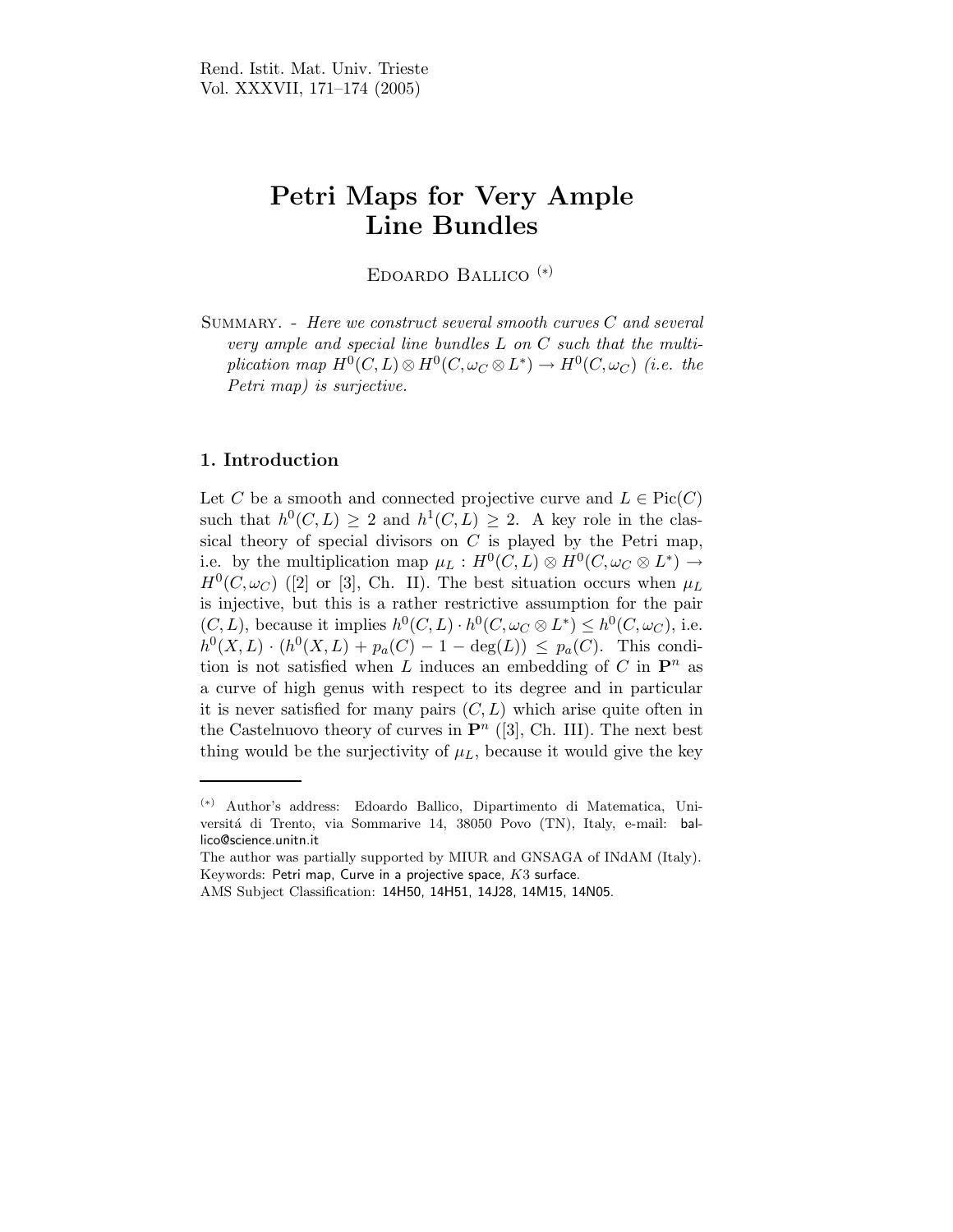information dim(Ker( $\mu$ <sub>L</sub>)). Notice that the surjectivity of  $\mu$ <sub>L</sub> is an open condition for a flat family of pairs  $(C, L)$  for which  $h^0(C, L)$  is constant. Following [1] we use the following classical definition.

DEFINITION 1.1. Fix an integer  $k > 0$  and curve  $C \subset \mathbf{P}^n$  (i.e. a locally closed equidimensional one-dimensional suscheme of  $\mathbf{P}^n$ ). C is said to be k-normal if the restriction map  $H^0(\mathbf{P}^n, \mathcal{O}_{\mathbf{P}^n}(k)) \rightarrow$  $H^0(C,{\cal O}_{C}(k))$  is surjective.  $C$  is said to be strongly k-normal if it is t-normal for every integer t such that  $1 \le t \le k$ .

The definition of  $\mu_L$  makes sense even if C is singular and we will get for free the surjectivity of the Petri map for pairs pairs  $(C, L)$ with  $C$  Gorenstein (but perhaps with multiple components) and  $C$ any member of a suitable linear system on a certain degree  $2n-2$ linearly normal K3 surface  $S \subset \mathbf{P}^n$ .

THEOREM 1.2. Fix integers  $d, g, n, x$  such that  $n \geq 3$  and  $0 \leq d-n$  $g < d^2/(4n-4) - (n-1)/4.$   $Set\ r := \lfloor (d - \sqrt{d^2 - (4n-4)g}/(2n-2) \rfloor,$  $d_0 := d - (2n - 2)r$  and  $g_0 := (n - 1)r^2 - dr + g$ ; notice that  $r \ge 1$ and  $0 \leq g_0 \leq d-n$ . Assume  $1 \leq 3x \leq r$ . Then there exists a smooth linearly normal K3 surface  $S \subset \mathbf{P}^n$  with degree  $2n-2$ and the following properties. Set  $H := \mathcal{O}_S(1)$ . There is a smooth and connected curve  $C_0 \subset S$  such that  $deg(C_0) = d_0$ ,  $p_a(C_0) =$  $g_0, h^0(S, \mathcal{O}_S(H - C_0)) = h^0(S, \mathcal{O}_S(C_0 - H)) = 0$ ,  $Pic(S)$  is freely generated by H and  $C_0$  and a general element of  $|C_0+rH|$  is smooth. Fix any  $C \in |C_0 + rH|$ . C is strictly r-normal. C is  $(r + 1)$ -normal if and only if  $C_0$  is linearly normal, i.e. if and only if  $n + g_0 =$  $d_0 + h^1(C_0, \mathcal{O}_{C_0}(1))$ . Set  $L := \mathcal{O}_C(x)$ . Then  $\mu_L$  is surjective.

We work over an algebraically closed field  $\mathbb K$  such that  $char(\mathbb K)$  = 0. Our proofs use an existence theorem for curves in certain  $K3$ surfaces proved only in characteristic zero ([4], [5]).

### 2. Proof of Theorem 1.2

All the results, except the surjectivity of  $\mu_L$  were proved in [1]. More precisely, the results were proved in [1], Prop. 2.2 and proof of Th. 1.4, but only stated when  $C$  is smooth; however, no difference is for the case in which C is an arbitrary element of  $|C_0 + rH|$ . A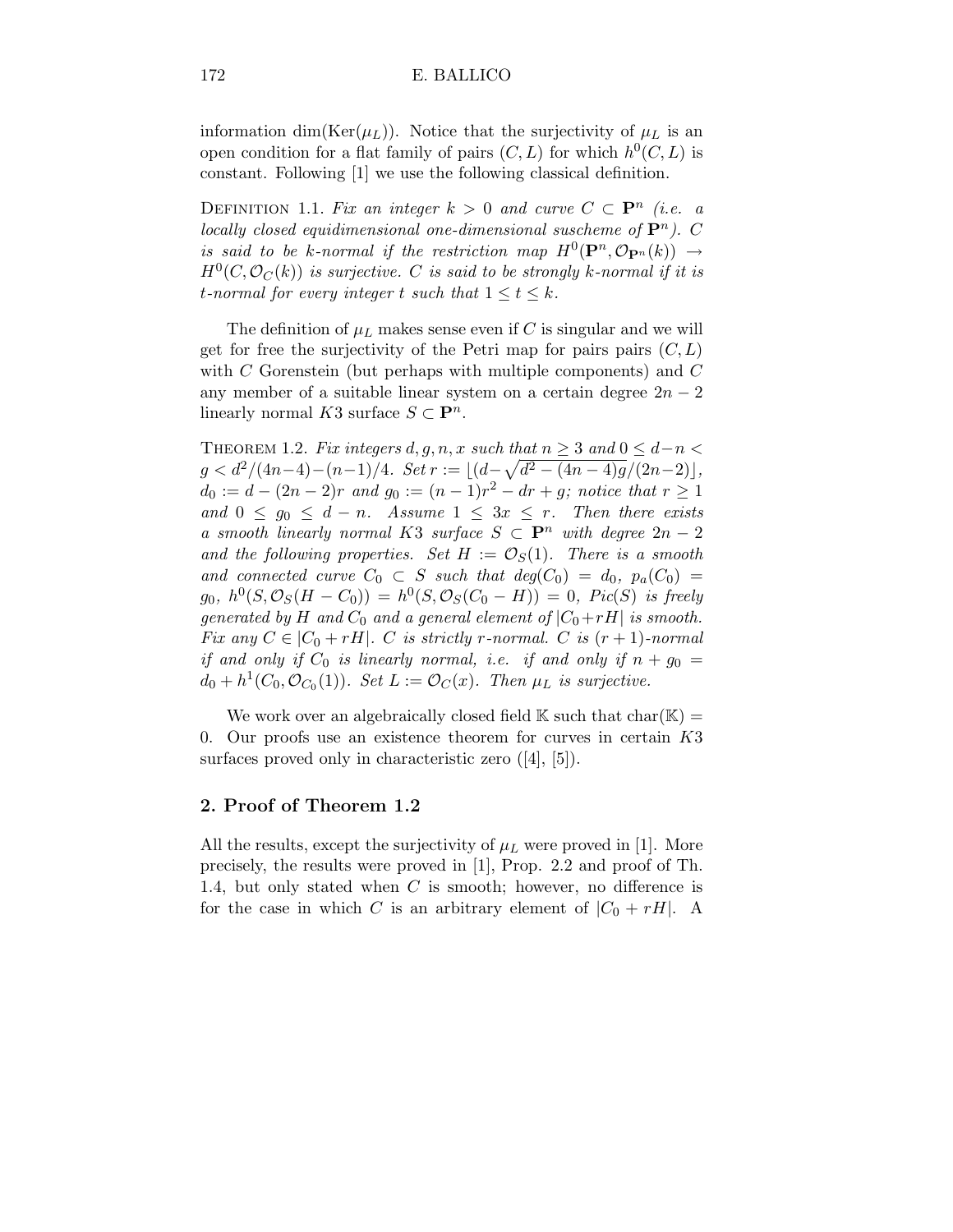key tool for the quoted results in [1] was [4], Th. 4.6. Let  $\eta_t$ :  $H^0(S, \mathcal{O}_S(tH)) \otimes H^0(S, \mathcal{O}_S(C_0 + (r-t)H) \rightarrow H^0(S, \mathcal{O}_S(C_0 + rH))$ denote the multiplication map. Since  $C$  is strictly  $r$ -normal, the restriction map  $\rho_t: H^0(S, \mathcal{O}_S(t)) \to H^0(C, \mathcal{O}_C(t))$  is surjective for every integer t such that  $1 \le t \le r$ . Since  $h^0(S, \mathcal{O}_S((t-r)H-C_0)) =$ 0 if  $t \leq r$ , we get the bijectivity of  $\rho_t$  for  $1 \leq t \leq r$ . Since  $\omega_s \cong \mathcal{O}_S$ , we have  $\omega_C \cong \mathcal{O}_C(C)$  (adjunction formula). Hence for any integer z we have the exact sequence

$$
0 \to \mathcal{O}_S((z-r)H) \to \mathcal{O}_S(C_0+zH) \to \omega_C((z-r)) \to 0 \quad (1)
$$

Since S is arithmetically Cohen - Macaulay (or use Kodaira vanishing and duality), we have  $h^1(S, \mathcal{O}_S(yH)) = 0$  for every integer y. Hence the restriction map  $\tau_z: H^0(S, \mathcal{O}_S(C_0+zH)) \to H^0(C, \omega_C((z-r))$  is bijective for every integer  $z < r$  and surjective with one-dimensional kernel for  $z = r$ . Hence to show that  $\mu_L$  is surjective, it is sufficient to show that  $\eta_x$  is surjective. We fix a general linear subspace W of  $H^0(S, \mathcal{O}_S(xH))$  such that  $dim(W) = 3$ . Since  $\mathcal{O}_S(H)$  is very ample, W spans  $\mathcal{O}_S(xH)$ . Hence for all integers y the vector space W induces the following Koszul complex type exact sequence

$$
0 \to \mathcal{O}_S(C_0 + (r - 3x + y)H) \to \mathcal{O}_S(C_0 + (r - 2x + y)H)^{\oplus 3} \quad (2)
$$
  

$$
\xrightarrow{\alpha_y} \mathcal{O}_S(C_0 + (r - x + y)H)^{\oplus 3} \xrightarrow{\beta_y} \mathcal{O}_S(C_0 + (r + y)H) \to 0
$$

Set  $A_y := \text{Im}(\alpha_y) = \text{Ker}(\beta_y)$ . Since  $W \subseteq H^0(S, \mathcal{O}_S(xH))$  and  $\rho_x$ and  $\tau_r$  are surjective, to prove the surjectivity of  $\mu_L$  it is sufficient to prove  $h^1(S, A_0) = 0$ . Since  $3x \le r$ , then  $h^2(S, \mathcal{O}_S(C_0 + (r-3x)H)) =$  $h^0(S, \mathcal{O}_S(-C_0 + (3x - r)H)) = 0.$  Hence we would get  $h^1(S, A_0) = 0$ if  $h^1(S, \mathcal{O}_S(C_0 + (r - 2x)H)) = 0$ . By [1], proof of part (iiib) of Proposition 2.2, the linear system  $|C_0|$  has no base point. Since  $C_0$ is irreducible and H ample, we get  $h^1(S, \mathcal{O}_S(C_0 + (r - 2x)H)) = 0$ by Kodaira vanishing if either  $2x < r$  or  $2x = r$  and  $C_0 \cdot C_0 > 0$ , concluding the proof.

#### **REFERENCES**

[1] N. CHIARLI, E. BALLICO AND S. GRECO, On the existence of k-normal curves of given degree in projective spaces, Collectanea Math. 55 (2004), no. 3, 279–287.